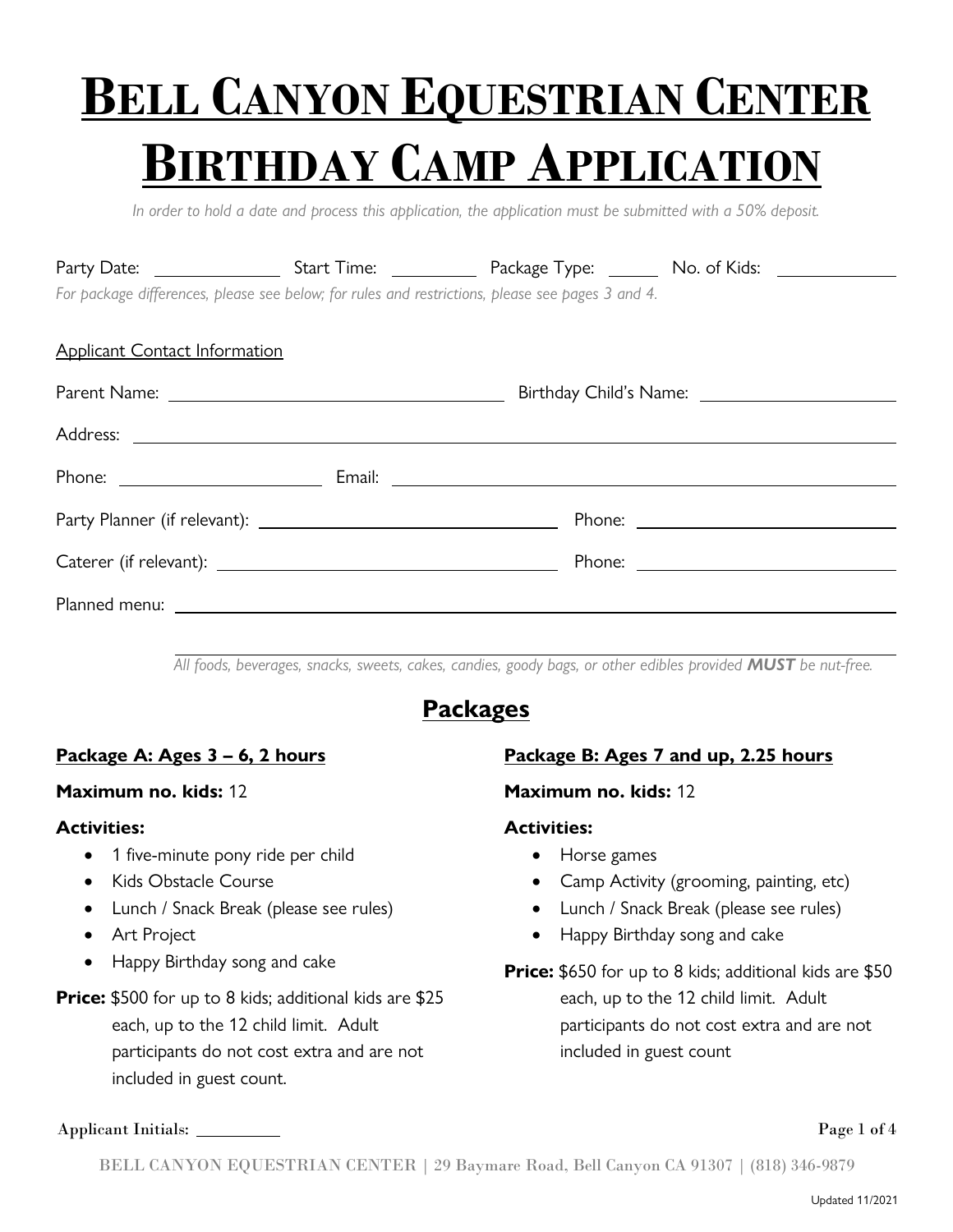# **EQUESTRIAN CENTER USE AGREEMENT RELEASE AND WAIVER OF LIABILITY AND INDEMNITY AGREEMENT**

IN CONSIDERATION of being permitted to use the Bell Canyon Equestrian Center ("BCEC"), EACH OF THE UNDERSIGNED, for him or herself and for his/her personal representatives, heirs and next of kin, acknowledges, Agrees and represents as follows:

- 1. That EACH of the undersigned is OVER 18 YEARS OF AGE,
- 2. That EACH HAS INSPECTED the BCEC,
- 3. That EACH RELEASES from all liability, WAIVES all rights against, DISCHARGES all obligations owed or to be owed by, AND COVENANTS NOT TO SUE Bell Canyon Equestrian Center, Inc., and/or Bell Canyon Association, and/or any of their directors, officers, employees or other agents (herein collectively "RELEASES") regarding any liability claim or demand for bodily damage or death of any person or for property damage or for any injury, expense, damage or loss arising out of or relating to any use of the Equestrian Center, whether in whole or in part arising out of or relating to the active or passive negligence of any RELEASEES or otherwise,
- 4. That EACH HEREBY AGREES TO INDEMNIFY AND SAVE HARMLESS the RELEASEES and each of them from any loss, liability, damage expense (including without limit attorney fees) or cost that RELEASEES or any of them may incur due to the actions or inactions of the undersigned or any of them, AND
- 5. That EACH HEREBY ASSUMES FULL RESPONSIBILITY FOR ALL RISKS OF BODILY INJURY OR DEATH AND OF PROPERTY DAMAGE arising out of the active or passive negligence of Releasees or otherwise, occurring on or about the Bell Canyon Equestrian Center or any part thereof.

EACH OF THE UNDERSIGNED acknowledges that there is no assurance of any kind that any kind of insurance coverage is available from the Bell Canyon Equestrian Center, Inc., for the benefit of the undersigned. EACH OF THE UNDERSIGNED HAS READ, UNDERSTANDS AND VOLUNTARILY SIGNS this Release, Waiver and Indemnity, and further acknowledges that neither Bell Canyon Equestrian Center, Inc., nor Bell Canyon Association has authorized any person to make representation, statement or inducement to modify this Release, Waiver and Indemnity in any way.

By submitting this application, the undersigned, for himself and/or herself individually, and for the entity (if other than person(s) signing this application) to use the facility if this application is accepted, agrees to use the facility only for the purpose and only in accordance with (A) the provisions of this application as completed by the applicant, and (B) the rules and regulations for use of the Equestrian Center.

#### Applicant Signature: Date:

*Each child must have a parent or guardian sign the BCRA and BCEC Waivers before they may participate in the party. Waivers will be available ahead of time online as well as at the event. Please ask your instructor for the release link.*

#### Applicant Initials: Page 2 of 4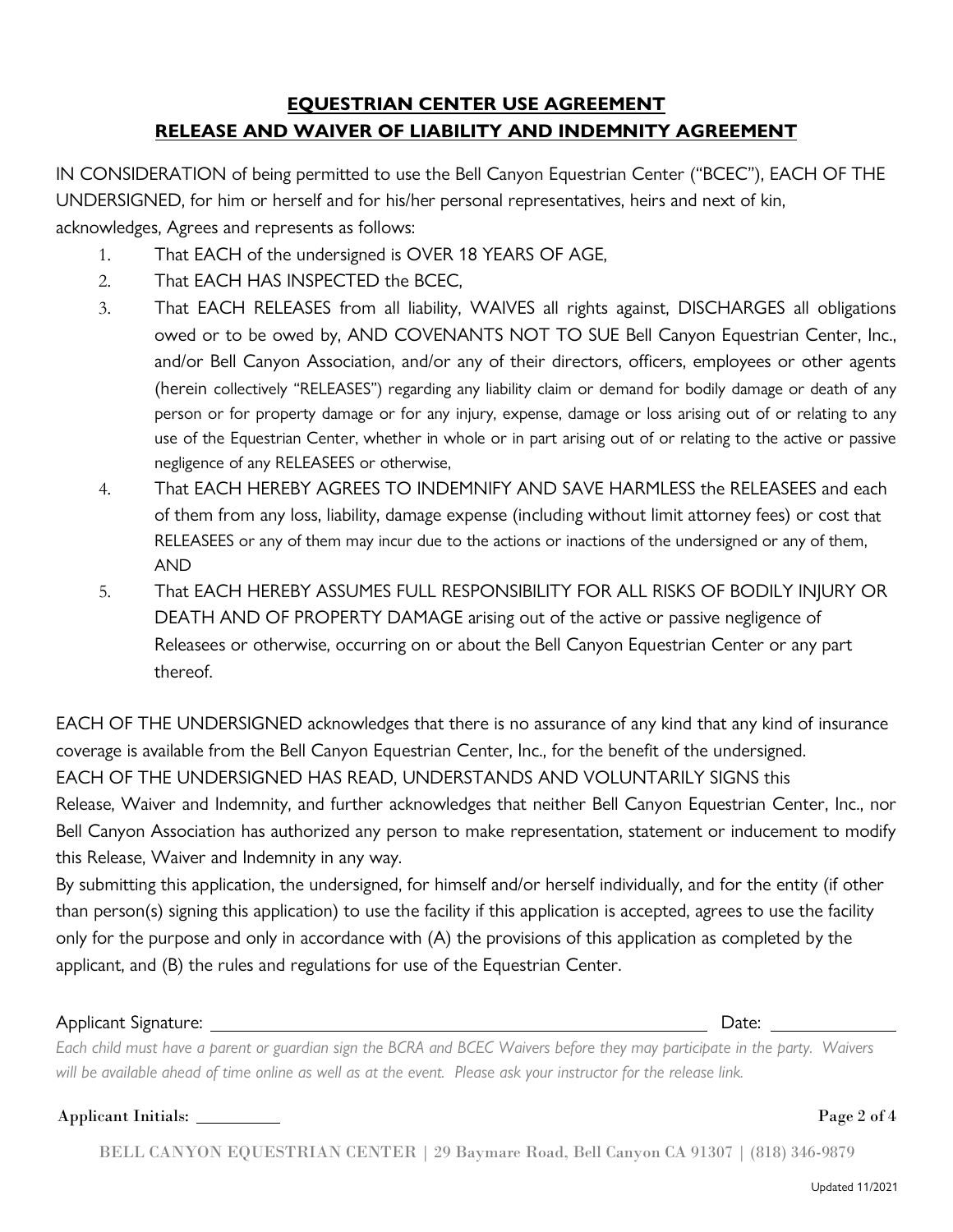# **EQUESTRIAN CENTER USE AGREEMENT Birthday Camp Policies, Rules, and Restrictions**

# **Access**

Birthday Camp attendees and renters have limited access to the BCE facilities. Access is limited to the party area: the BCRA arena, the Hillside arena, the round pen, the Courtyard, and the front entrance.

# **Availability**

- The BCEC space and BCRA horses and ponies are currently available on weekend afternoons. This availability is subject to change as weather, Riding Academy, and COVID-19 conditions change. Please check with a BCRA or BCA staff member for the most current availability.
- **W** Birthday Camps are only available to Bell Canyon residents, current Bell Canyon Riding Academy students, and current BCEC boarders.

# **Cancellations and Rescheduling**

- $\blacksquare$  A 50% deposit is due at the time of application in order to hold the date. This deposit is fully refundable up to 14 days before the scheduled event date. The deposit is non-refundable within 14 days of the scheduled event date. The deposit may be applied forward if a party must reschedule.
- $\blacksquare$  The rental Balance is due no later than 3 days before the scheduled event date. A balance paid earlier than 3 days before the scheduled event date is fully refundable until the balance deadline. No refunds, balance or deposit, are available after the balance deadline, no exceptions. A balance may be applied forward if a party must reschedule. **A final list of guests must be provided by the balance deadline.**

A scheduled party may not be rescheduled for any reason but weather and/or COVID-19 circumstances.

- $V$  In the case of rain, extreme heat, smoke, or other weather conditions, BCRA staff will provide parents with an alternate activities schedule; parents may then choose to use this schedule and the original scheduled date or reschedule to a new date.
- $\mathbb {V}$  In the case that a party must be rescheduled due to COVID-19, either from illness in BCEC or BCRA staff, illness in the renter's immediate circle, or changed County and State Guidelines, BCRA staff will work with the renter to find a safe alternate date for the event.

# **COVID-19**

 $\blacksquare$  The Bell Canyon Riding Academy's priority during the continued COVID-19 pandemic is the safety of its attendees, students, parents, staff, and horses. To ensure a safe environment, masks must be worn when attendees, students, parents, staff, and/or volunteers are within a distance of 6' from each other. An exception may be made during activities that require eating or drinking.

Applicant Initials: Page 3 of 4